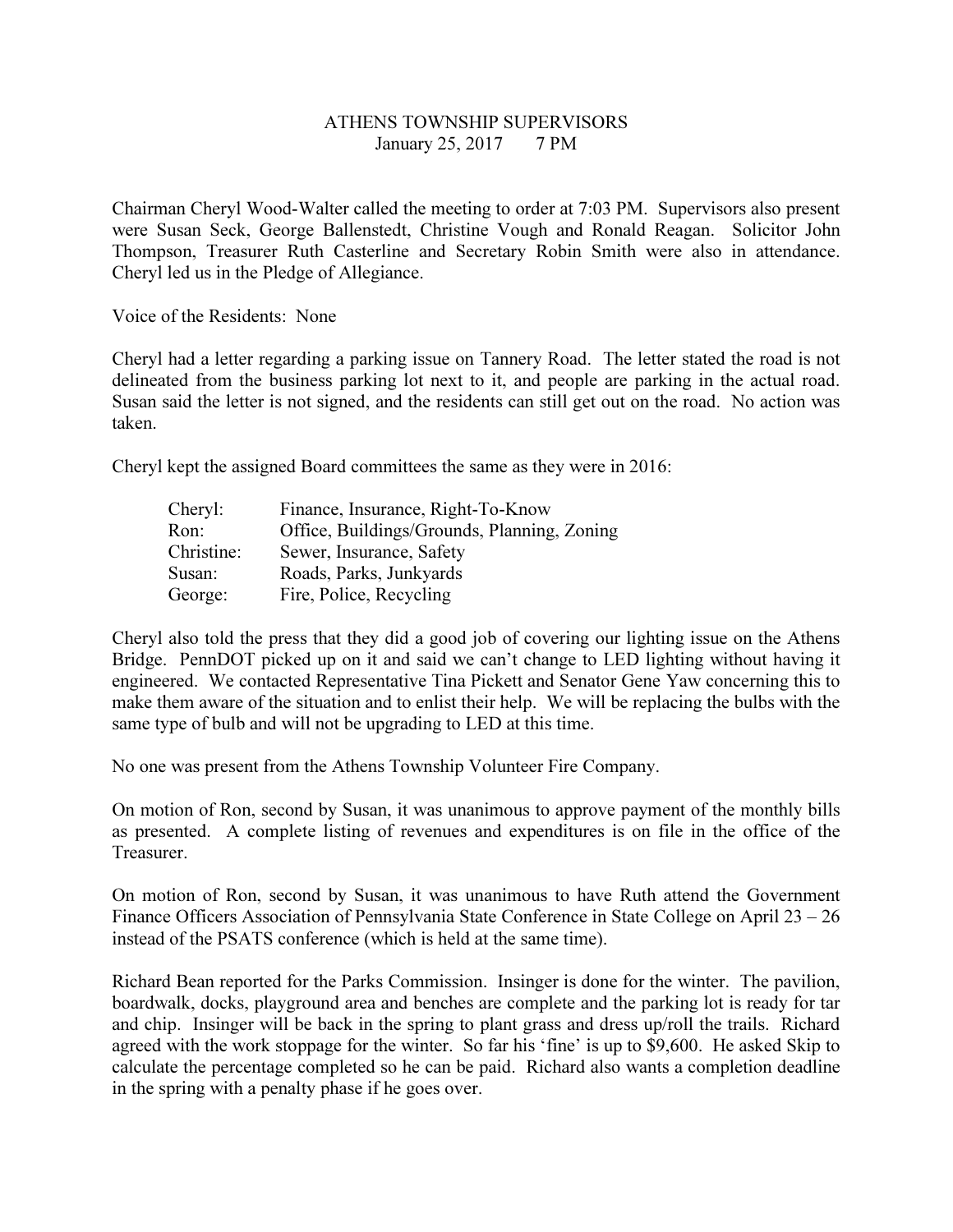Page Two Athens Township Supervisors January 25, 2017

They will be installing the electric in the spring. Playground equipment is ready to go up and they need volunteers to help put it together. They hope to finish Phase III and have the whole project completed by September 1<sup>st</sup>. Phase III will be another pavilion in memory of Jack Walter, a composting toilet and a trail with one or two bridges over the wetlands. We have not heard from Mustang Carriers concerning the \$3,000 for the damage to the Tozer's Landing sign. It is in the court system. The star was taken down by the fire company – Richard and Barry delivered it to the barn. Richard talked to the American Lung Association regarding the smokefree signs. They want a copy of the resolution. Robin has forwarded it to them. Round Top Park is closed, but will be open for cross-country skiing when there is enough snow. The park truck is in for body work. The loan has not been approved yet by DCED – we're waiting on them. John Thompson said the hold-up was because of Authority loans that had not been closed out correctly.

On motion of Ron, second by Cheryl, it was unanimous to have Ed and Robin attend the Emergency Management webinar on February  $1<sup>st</sup>$  at a cost of \$40.

On motion of Christine, second by George, it was unanimous to have Ed attend his annual Floodplain Management Course February  $13 - 16$  in Wilkes-Barre, and to pay reasonable expenses for his hotel and meals.

On motion of Ron, second by Cheryl, it was unanimous to issue a Proclamation declaring the Month of April, 2017 as "Pennsylvania 811 Safe Digging Month".

On motion of Ron, second by George, it was unanimous to allow webinar participation without board approval for webinars \$50 and under. The Board would like to be made aware when we sign up for webinars, and would like a short summary of the webinar upon completion.

Susan presented a spec for the purchase of a used dump truck. Discussion was held. Changes made to the spec were to have bidders bid a price with trade-in and a price without trade-in, and to add a maximum mileage amount of 130,000 miles. On motion of Susan, second by George, it was unanimous to bid for a truck with bid opening at our February 22<sup>nd</sup> meeting.

Ron asked if we need to be bidding for summer materials. Susan said she is getting a list together for our February meeting. Robin said our fuel bid runs out in February so we need to make sure that gets bid for opening at our February meeting. Robin said we need to have our salt amounts in by March  $15<sup>th</sup>$  for next season if we want to participate in the COSTARS contract.

Ralph Blowers said he would like to have us do corrections to the intersection at Pitney Street and North Keystone Avenue, because the stop bar needs to be moved back about 20 feet to allow for trucks to make the turn. He was told these are PennDOT roads and are in South Waverly, not the township.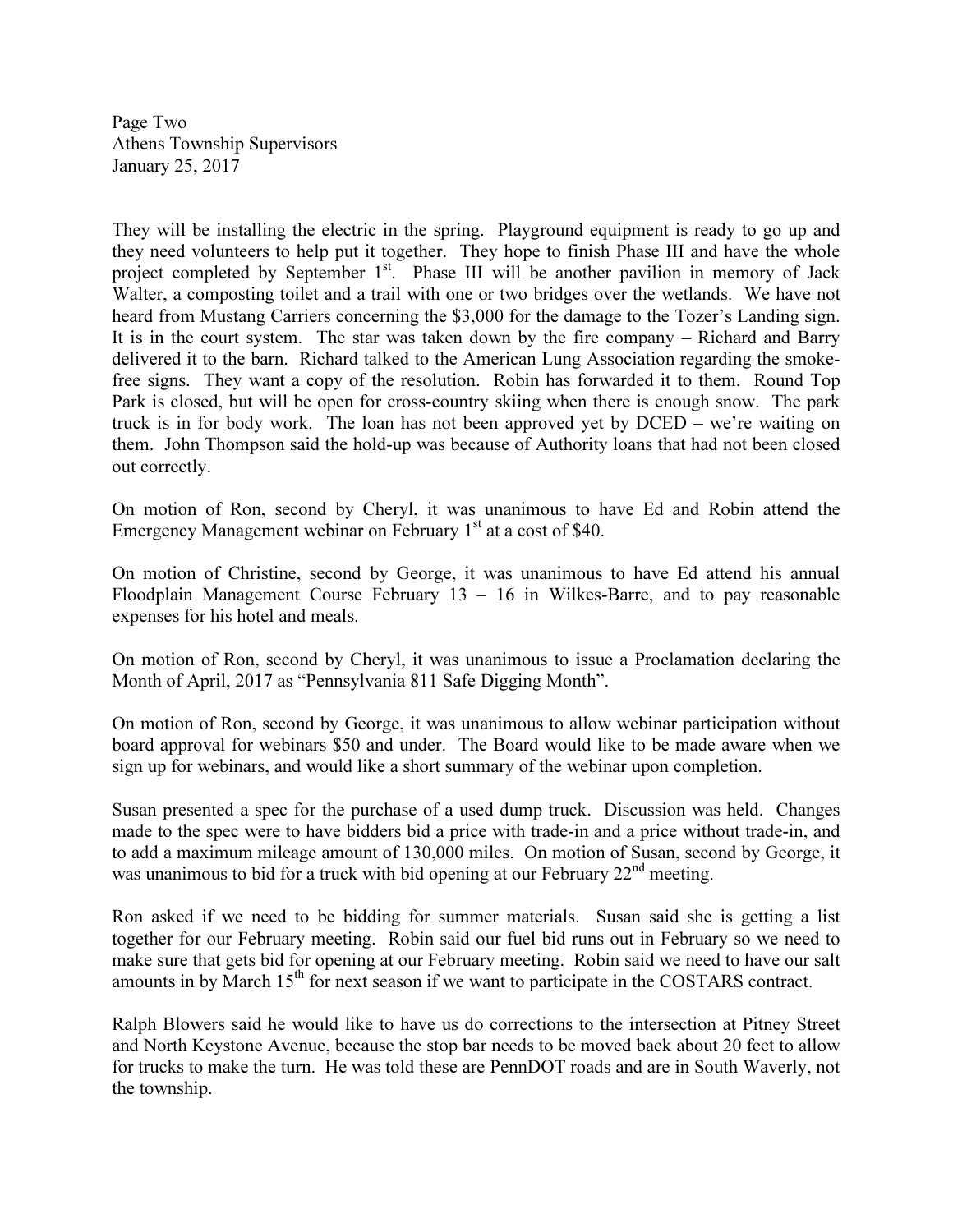Page Three Athens Township Supervisors January 25, 2017

Robin presented a correction to the December 28, 2016 minutes. Page Two, Paragraph 5 needs to be changed to add the words "in memory of former supervisor, Daryl Parks" after the donation of \$50 to the Orange Hill Cemetery. On motion of Ron, second by Cheryl, it was unanimous to approve the minutes of December  $28<sup>th</sup>$  with the correction, and the minutes of January 3, 2017 as written. George abstained from the December 28<sup>th</sup> minutes as he was absent from that meeting.

On motion of George, second by Susan, it was unanimous to accept the monthly reports as presented.

Correspondence/Information was as listed in the meeting agenda.

Cheryl told everyone that dog licenses would be available at the township building on February  $15^{th}$  from 9 AM to 2 PM.

Ron Reagan thanked everyone for their thoughts and prayers for the loss of his mother.

Chairman Wood-Walter took the Board into executive session at 7:55 PM for personnel issues. Robin left at 8:50. The regular meeting reconvened at 10:40 PM and the remaining minutes were taken by Cheryl Wood-Walter.

Ray Brobst will be retiring on February 9, 2017 after 38 years of service. On motion of George, second by Susan, it was unanimous to get a \$300 gift card for Ray to be paid for from General Fund.

On motion of Cheryl, second by Ron, it was unanimous to pay Ray for his unused vacation, sick, personal and floating holiday days after February 9, 2017 in the amount of \$12,120 (before taxes), with the funds coming from the retirement account.

On motion of Cheryl, second by Christine, it was unanimous to run an ad for a Heavy Equipment Operator.

On motion of Ron, second by Cheryl, it was unanimous to amend the "Athens Township Non-Uniformed Employees Pension Plan, Originally Effective July 1, 1987, As Amended and Restated Effective January 1, 2008" as adopted by ORDINANCE 2008-09, as follows: Page 8, Article II – Participation, Section 2.2(a)(2)bullet point 3 to be changed to read: Part-time nonuniformed employees where part-time is defined as working less than 1664 hours per year; retroactive to March 9, 2015. The motion passed with Susan abstaining.

On motion of Christine, second by Susan, it passed to enter into a Memorandum of Understanding with the Police Department bargaining unit to use January  $1<sup>st</sup>$  of the calendar year